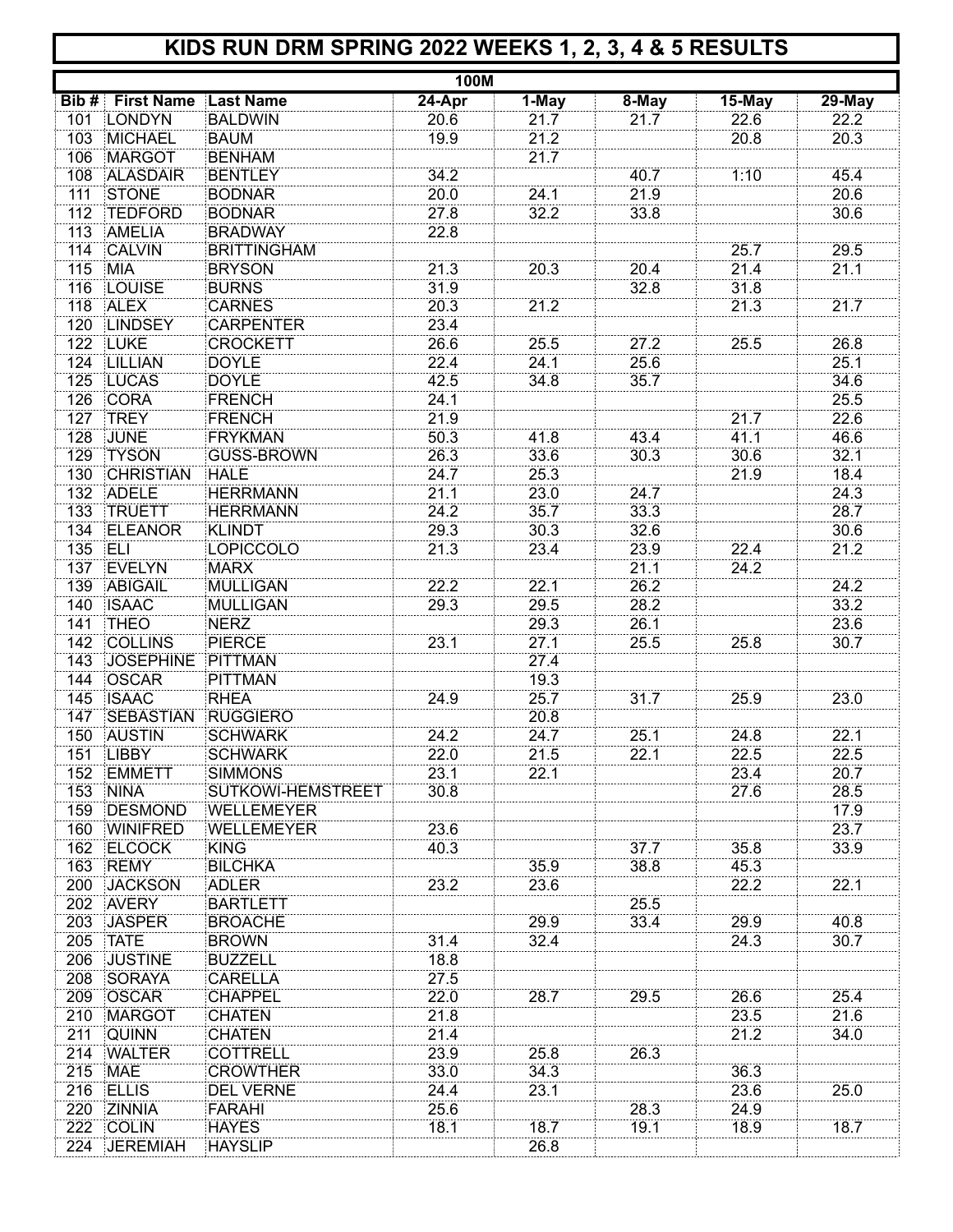| Bib# | <b>First Name</b> | <b>Last Name</b>       | 24-Apr | 1-May | 8-May | 15-May | 29-May |
|------|-------------------|------------------------|--------|-------|-------|--------|--------|
| 225  | <b>ELIZABETH</b>  | <b>MACIAS-PHILLIPS</b> |        | 29.0  |       | 36.4   | 28.0   |
| 226  | <b>JOSEFINA</b>   | MACIAS-PHILLIPS        |        | 38.3  |       |        | 39.6   |
| 229  | <b>MADDOX</b>     | MCDANIEL               | 19.8   | 22.5  |       | 25.2   | 23.9   |
| 230  | <b>MICAH</b>      | MCDANIEL               | 27.9   | 28.2  |       | 32.2   | 24.8   |
| 232  | ELI               | <b>NAGAR ELAM</b>      | 31.1   | 33.5  | 31.1  |        | 36.2   |
| 234  | <b>ELIZA</b>      | OLTMANS                | 30.2   |       | 32.0  | 29.1   |        |
| 236  | <b>SAME</b>       | <b>OVERINGTON</b>      | 33.9   |       | 27.7  |        |        |
| 237  | <b>OWEN</b>       | REED                   | 24.7   | 21.2  | 24.1  | 20.8   | 21.1   |
| 238  | <b>JOLEN</b>      | <b>SAKAGUCHI</b>       | 29.8   | 29.2  |       |        | 26.1   |
| 239  | <b>TALYN</b>      | <b>SAKAGUCHI</b>       |        |       |       |        | 29.0   |
| 241  | <b>LOGAN</b>      | <b>SCHMIDT</b>         |        | 37.9  | 36.0  | 30.8   | 33.4   |
| 242  | <b>JACK</b>       | <b>SCHNEIDER</b>       |        |       | 19.2  |        |        |
| 243  | <b>JOSEPHINE</b>  | <b>SCHNEIDER</b>       |        |       | 21.5  | 24.5   |        |
| 245  | <b>OWEN</b>       | SCHULER                | 17.2   |       |       |        |        |
| 246  | <b>KATIE</b>      | <b>SLANE</b>           | 19.9   | 20.5  |       | 21.5   |        |
| 247  | <b>MAGGIE</b>     | <b>SLANE</b>           | 19.4   | 19.9  |       | 20.8   |        |
| 252  | <b>WESLEY</b>     | <b>TAYLOR</b>          | 24.3   | 23.9  | 24.2  | 21.9   | 30.4   |
| 255  | <b>MAGNOLIA</b>   | <b>TORRIONE</b>        | 26.1   | 31.4  | 30.2  |        | 26.5   |
| 256  | <b>EMMA</b>       | WADSWORTH              | 23.4   |       |       |        |        |
| 259  | <b>SERAYAH</b>    | <b>WILLIAMS</b>        | 24.8   | 25.3  | 23.1  | 26.6   | 21.3   |
| 260  | <b>GARNETT</b>    | <b>ZEKE</b>            | 27.3   |       | 28.3  | 31.1   |        |
| 261  | <b>STELLA</b>     | BUZZELL                |        | 21.7  |       |        |        |
| 263  |                   |                        |        |       |       |        | 31.0   |
| 266  |                   |                        |        |       | 39.9  |        |        |

| 400M |                   |                    |          |       |       |        |        |
|------|-------------------|--------------------|----------|-------|-------|--------|--------|
| Bib# | <b>First Name</b> | Last Name          | $24-Apr$ | 1-May | 8-May | 15-May | 29-May |
| 100  | <b>HARPER</b>     | <b>AMODEO</b>      |          |       |       | 1:41   |        |
| 101  | LONDYN            | <b>BALDWIN</b>     | 1:55     | 1:46  | 1:58  | 1:52   | 1:54   |
| 102  | <b>AMELIA</b>     | <b>BAUM</b>        | 1:46     | 1:46  | 1:49  | 1:52   | 2:01   |
| 103  | <b>MICHAEL</b>    | <b>BAUM</b>        | 1:45     | 2:01  | 2:07  | 2:11   | 2:48   |
| 106  | <b>MARGOT</b>     | <b>BENHAM</b>      |          | 1:55  |       |        |        |
| 107  | <b>AUGUST</b>     | <b>BENNOUNE</b>    | 1:53     |       | 1:52  | 1:46   | 1:48   |
| 108  | <b>ALASDAIR</b>   | <b>BENTLEY</b>     |          |       | 3:40  |        |        |
| 109  | <b>FINN</b>       | <b>BILICHKA</b>    | 2:01     | 2:06  | 2:08  | 2:28   |        |
| 111  | STONE             | <b>BODNAR</b>      | 1:46     |       | 1:49  | 1:48   |        |
| 112  | <b>TEDFORD</b>    | <b>BODNAR</b>      | 2:35     |       |       | 2:36   |        |
| 114  | <b>CALVIN</b>     | <b>BRITTINGHAM</b> | 2:31     | 2:05  | 2:02  | 2:11   |        |
| 115  | <b>MIA</b>        | <b>BRYSON</b>      | 1:59     | 1:54  |       | 2:03   |        |
| 116  | LOUISE            | <b>BURNS</b>       | 2:29     |       | 3:05  | 2:22   |        |
| 117  | <b>MABEL</b>      | <b>CACCHIO</b>     |          | 2:34  |       |        |        |
| 118  | <b>ALEX</b>       | <b>CARNES</b>      | 1:49     | 2:35  |       | 2:10   |        |
| 119  | LAWSON            | <b>CARPENTER</b>   | 1:48     |       |       |        |        |
| 120  | LINDSEY           | <b>CARPENTER</b>   | 2:18     | 2:08  |       |        |        |
| 121  | CARRIE            | <b>CHAPMAN</b>     |          |       |       | 1:42   | 1:51   |
| 123  | WILL              | <b>CROCKETT</b>    | 2:13     | 2:15  | 2:09  | 2:21   | 2:14   |
| 124  | LILLIAN           | <b>DOYLE</b>       | 2:12     | 2:07  |       |        |        |
| 125  | <b>LUCAS</b>      | <b>DOYLE</b>       |          |       | 2:40  |        |        |
| 126  | <b>CORA</b>       | FRENCH             | 2:15     |       |       |        |        |
| 127  | <b>TREY</b>       | <b>FRENCH</b>      | 1:53     |       |       |        |        |
| 129  | <b>TYSON</b>      | <b>GUSS-BROWN</b>  | 2:28     | 2:25  | 2:38  | 2:32   | 2:47   |
| 130  | <b>CHRISTIAN</b>  | <b>HALE</b>        |          | 2:06  | 2:02  |        |        |
| 131  | <b>WYATT</b>      | <b>HELLER</b>      |          | 1:35  | 1:33  |        |        |
| 132  | <b>ADELE</b>      | <b>HERRMANN</b>    | 1:59     | 2:10  | 2:07  |        |        |
| 133  | <b>TRUETT</b>     | <b>HERRMANN</b>    | 2:42     | 2:28  | 2:22  |        |        |
| 134  | <b>ELEANOR</b>    | <b>KLINDT</b>      | 2:41     | 2:40  | 2:41  |        |        |
| 135  | ELI               | LOPICCOLO          | 1:52     |       |       | 1:49   |        |
| 136  | OWEN              | LOPICCOLO          | 1:35     | 1:50  | 1:38  | 1:37   |        |
| 137  | EVELYN            | MARX               |          |       | 2:09  | 3:10   |        |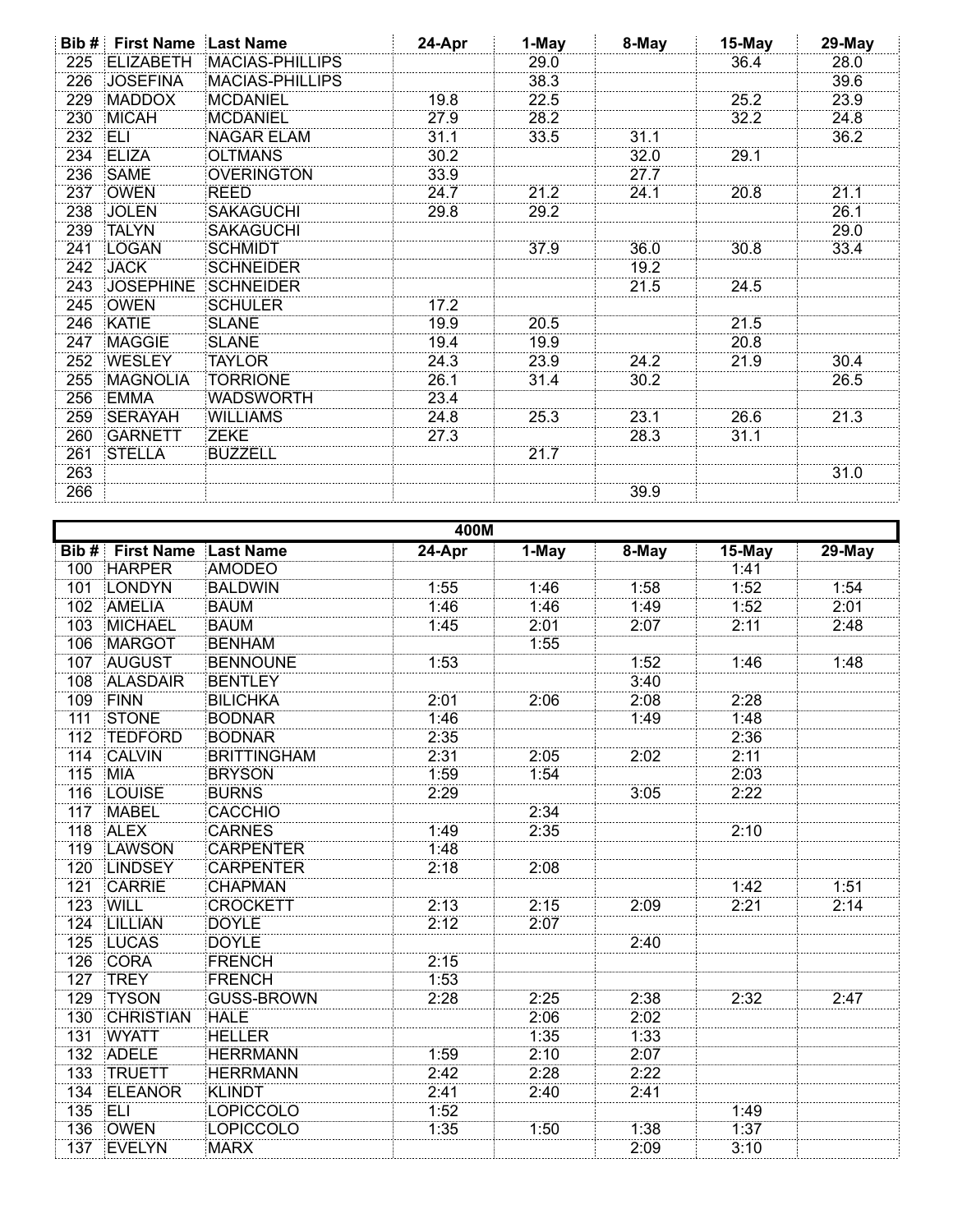|         | <b>Bib # First Name Last Name</b> |                          | 24-Apr | 1-May | 8-May | 15-May | 29-May |
|---------|-----------------------------------|--------------------------|--------|-------|-------|--------|--------|
| 138     | PHILLIP                           | MARX                     |        | 1:46  | 1:48  | 1:51   |        |
| 139     | ABIGAIL                           | MULLIGAN                 | 2:20   | 2:15  | 2:13  |        |        |
| 140     | <b>ISAAC</b>                      | MULLIGAN                 | 2:16   | 2:24  | 2:32  |        |        |
| 141     | <b>THEO</b>                       | <b>NERZ</b>              | 1:59   | 2:01  | 2:10  |        | 1:56   |
| 142     | <b>COLLINS</b>                    | <b>PIERCE</b>            | 2:29   | 2:41  |       | 2:13   |        |
| 143     | <b>JOSEPHINE</b>                  | PITTMAN                  | 2:18   |       |       |        |        |
| 144     | OSCAR                             | <b>PITTMAN</b>           | 3:15   |       |       |        |        |
| 145     | <b>ISAAC</b>                      | <b>RHEA</b>              | 2:13   |       |       |        |        |
| 146     | <b>GABRIEL</b>                    | <b>RUGGIERO</b>          |        |       |       |        | 1:55   |
| 147     | <b>SEBASTIAN</b>                  | <b>RUGGIERO</b>          |        | 1:54  |       |        |        |
| 148     | <b>EMILY</b>                      | <b>SCHEPER</b>           |        |       |       | 1:49   |        |
| 149     | <b>PATRICK</b>                    | <b>SCHEPER</b>           |        |       |       | 1:49   |        |
| 150     | <b>AUSTIN</b>                     | <b>SCHWARK</b>           | 1:58   | 1:53  | 1:50  | 1:55   |        |
| 151     | <b>LIBBY</b>                      | <b>SCHWARK</b>           |        |       | 1:52  |        |        |
| 152     | <b>EMMETT</b>                     | <b>SIMMONS</b>           |        | 1:51  |       |        | 1:49   |
| 153     | <b>NINA</b>                       | <b>SUTKOWI-HEMSTREET</b> | 2:34   |       |       |        | 2:29   |
| 154     | <b>AUDREY</b>                     | <b>TOTTEN</b>            | 2:04   |       |       | 1:57   |        |
| 155     | <b>ELLE</b>                       | <b>TOTTEN</b>            |        |       |       | 2:07   |        |
|         | <b>ELIZABETH</b>                  | <b>TURNER</b>            |        |       |       |        |        |
| 156     |                                   |                          |        | 1:52  | 1:57  | 1:59   | 2:00   |
| 157     | <b>EMILIE</b>                     | <b>TURNER</b>            | 2:04   | 2:23  | 2:11  | 2:11   | 2:04   |
| 158     | ABRAM                             | <b>WEBER</b>             | 1:49   | 1:43  | 1:43  | 1:40   | 1:44   |
| 159     | <b>DESMOND</b>                    | WELLEMEYER               |        |       |       |        | 1:38   |
| 160     | <b>WINIFRED</b>                   | WELLEMEYER               | 2:18   |       |       |        | 2:08   |
| 161     | <b>ELLIOTT</b>                    | WRIGHT                   | 1:32   | 1:46  | 1:36  |        |        |
| 162     | <b>ELCOCK</b>                     | <b>KING</b>              |        |       | 3:08  | 2:48   |        |
| 200     | <b>JACKSON</b>                    | ADLER                    | 2:15   | 1:59  |       | 2:06   | 2:02   |
| 201     | <b>JOSHUA</b>                     | ALEXANDER                |        |       | 1:32  | 1:35   |        |
| 202     | <b>AVERY</b>                      | <b>BARTLETT</b>          |        | 1:48  | 1:44  |        |        |
| 203     | <b>JASPER</b>                     | <b>BROACHE</b>           | 2:46   | 2:25  | 2:37  | 2:48   |        |
| 204     | PHOEBE                            | <b>BROACHE</b>           | 1:36   | 1:30  | 1:32  |        | 1:30   |
| 205     | <b>TATE</b>                       | <b>BROWN</b>             | 2:12   | 2:15  | 2:37  | 2:17   |        |
| 206     | <b>JUSTINE</b>                    | <b>BUZZELL</b>           | 1:51   |       |       |        |        |
| 207     | <b>CYRUS</b>                      | <b>CARELLA</b>           | 1:29   |       | 1:28  | 1:27   |        |
| 208     | SORAYA                            | <b>CARELLA</b>           | 2:13   |       | 2:16  | 2:24   |        |
| 209     | OSCAR                             | <b>CHAPPEL</b>           | 2:09   | 2:13  |       |        | 2:17   |
| 213     | <b>AVA</b>                        | <b>COTTRELL</b>          | 2:01   | 2:08  | 2:03  |        |        |
|         | 214 WALTER                        | COTTRELL                 | 2:12   | 2:12  | 2:23  |        |        |
|         | 216 ELLIS                         | <b>DEL VERNE</b>         | 4:16   | 2:19  |       | 2:27   | 2:14   |
| 217     | GREER                             | <b>DONALDSON-KNOX</b>    | 2:04   |       | 2:02  | 1:58   | 2:06   |
|         | 219 DAHLIA                        | <b>FARAHI</b>            | 1:40   |       | 1:48  | 1:38   |        |
|         | 220 ZINNIA                        | <b>FARAHI</b>            | 2:11   |       | 2:21  | 2:18   |        |
| 221     | <b>PHINEAS</b>                    | <b>FLANNAGAN</b>         | 1:40   |       | 1:39  | 1:40   | 1:37   |
|         | 222 COLIN                         | <b>HAYES</b>             | 1:35   | 1:35  | 1:36  | 1:38   |        |
|         | 223 ISAIAH                        | <b>HAYSLIP</b>           |        | 1:40  |       |        |        |
|         | 224 JEREMIAH                      | <b>HAYSLIP</b>           | 2:58   | 2:15  |       |        |        |
|         | 225 ELIZABETH                     | <b>MACIAS-PHILLIPS</b>   | 2:03   | 2:11  |       | 2:38   | 2:33   |
|         | 226 JOSEFINA                      | <b>MACIAS-PHILLIPS</b>   |        | 2:50  |       | 2:38   | 3:05   |
|         | 227 SAMUEL                        | <b>MARTINSON</b>         | 1:29   |       | 1:25  | 1:24   | 1:23   |
|         | 228 HAZEL                         | MCCORT-POOLE             |        | 1:43  | 1:46  | 1:41   | 1:45   |
|         | 229 MADDOX                        | MCDANIEL                 | 1:58   | 2:00  |       | 1:58   | 2:15   |
|         | 230 MICAH                         | MCDANIEL                 | 2:26   | 2:24  | 2:13  | 2:19   | 2:15   |
| 231 LEO |                                   | <b>MEYERS</b>            |        |       |       | 1:35   | 1:34   |
|         |                                   | <b>NAGAR ELAM</b>        | 1:33   | 1:34  |       | 2:27   |        |
| 232 ELI |                                   |                          |        |       | 2:26  |        |        |
|         | 233 ALORA                         | <b>OLTMANS</b>           | 2:07   |       | 2:09  | 2:20   | 2:09   |
|         | 235 FILOMENA                      | <b>OVERINGTON</b>        | 2:03   | 2:10  | 2:04  |        |        |
| 236     | <b>SAME</b>                       | <b>OVERINGTON</b>        | 2:37   |       | 2:45  |        |        |
|         | 237 OWEN                          | <b>REED</b>              | 2:02   | 1:55  | 1:52  | 1:55   | 1:56   |
| 238     | <b>JOLEN</b>                      | <b>SAKAGUCHI</b>         | 2:13   | 2:17  | 2:42  |        |        |
|         | 239 TALYN                         | <b>SAKAGUCHI</b>         | 2:03   | 1:48  | 2:42  |        | 2:09   |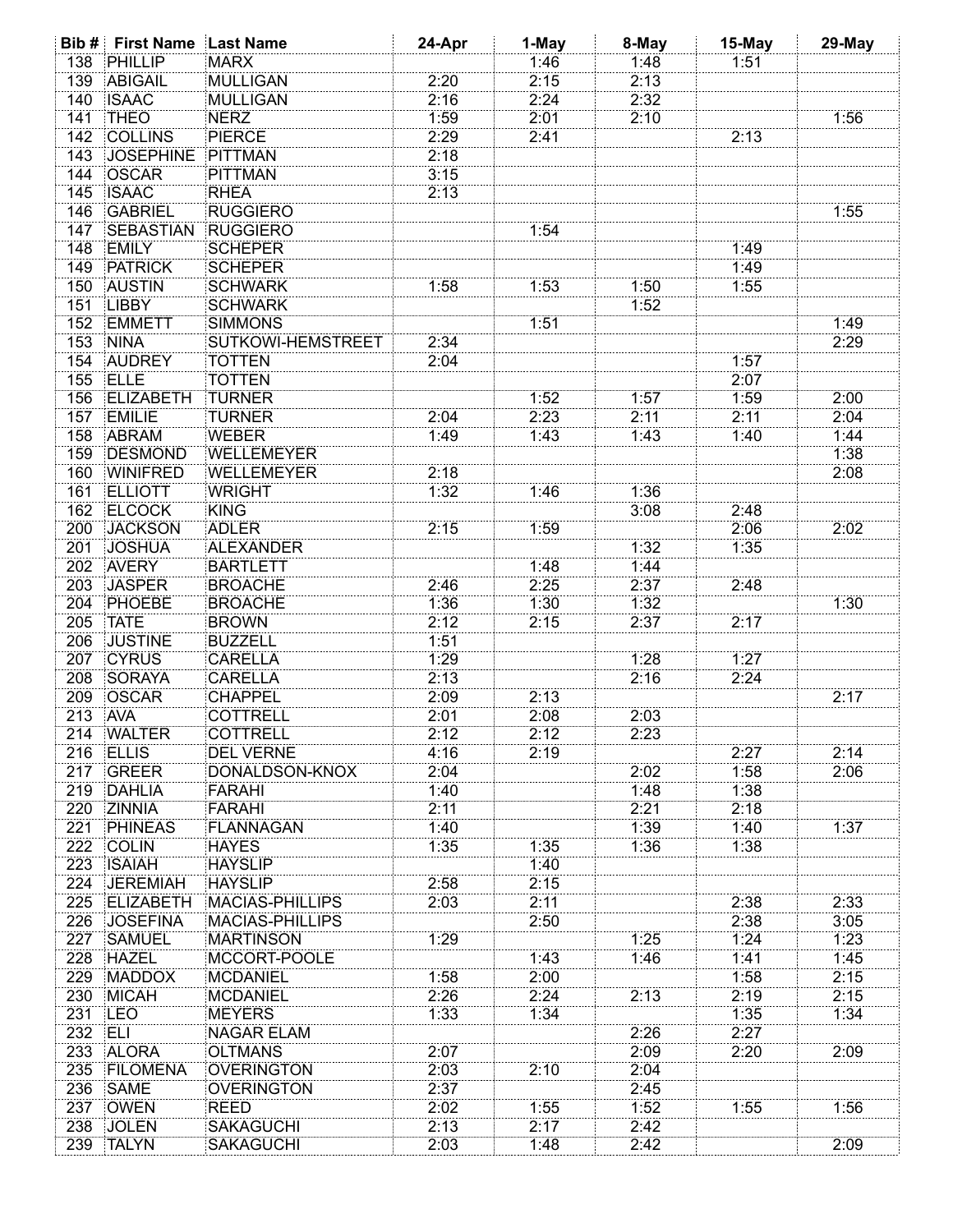| Bib # | <b>First Name Last Name</b> |                     | 24-Apr | 1-May | 8-May | 15-May | 29-May |
|-------|-----------------------------|---------------------|--------|-------|-------|--------|--------|
| 240   | <b>CARIS</b>                | SCHMIDT             |        | 2:03  | 2:09  |        | 2:07   |
| 241   | LOGAN                       | SCHMIDT             |        | 2:54  | 2:53  | 2:36   | 2:56   |
| 242   | <b>JACK</b>                 | SCHNEIDER           | 1:42   | 1:39  | 1:34  |        | 1:39   |
| 243   | <b>JOSEPHINE</b>            | SCHNEIDER           |        | 1:44  | 1:44  | 1:47   | 1:45   |
| 244   | QUIN                        | <b>SCHNEIDERMAN</b> | 1:36   | 1:29  |       | 1:34   | 1:34   |
| 245   | OWEN                        | <b>SCHULER</b>      | 1:41   | 1:39  | 1:41  |        |        |
| 246   | KATIE                       | SLANE               | 1:44   |       |       |        |        |
| 247   | <b>MAGGIE</b>               | SLANE               | 1:48   | 2:01  | 1:52  | 2:02   |        |
| 248   | <b>OSCAR</b>                | <b>SOMMERS</b>      |        |       |       | 3:26   | 3:00   |
| 249   | <b>RAHUL</b>                | <b>SWAMY</b>        | 1:45   | 1:38  | 1:38  |        |        |
| 250   | SOHAN                       | SWAMY               | 1:39   | 1:31  | 1:31  |        | 1:31   |
| 251   | <b>HENRY</b>                | TAYLOR              | 2:06   | 1:55  |       | 1:53   |        |
| 252   | <b>WESLEY</b>               | TAYLOR              | 2:11   | 2:11  |       | 2:22   |        |
| 254   | <b>CHARLIE</b>              | TORRIONE            |        |       | 1:53  | 1:55   | 1:55   |
| 255   | <b>MAGNOLIA</b>             | TORRIONE            | 2:35   | 2:26  | 2:43  | 2:14   | 2:20   |
| 256   | EMMA                        | WADSWORTH           | 2:08   |       |       |        |        |
| 257   | <b>RENA</b>                 | WILLCOTT            |        | 1:40  | 1:50  | 1:39   | 1:46   |
| 260   | <b>GARNETT</b>              | <b>ZEKE</b>         | 2:24   |       | 2:36  | 2:46   |        |
| 261   | <b>STELLA</b>               | BUZZELL             |        | 2:02  |       |        |        |
| 262   |                             |                     |        |       |       |        | 1:46   |
| 263   |                             |                     |        |       | 1:44  |        | 2:49   |

|                  | 800M              |                          |        |       |       |        |        |  |
|------------------|-------------------|--------------------------|--------|-------|-------|--------|--------|--|
| Bib#             | <b>First Name</b> | Last Name                | 24-Apr | 1-May | 8-May | 15-May | 29-May |  |
| 100              | <b>HARPER</b>     | <b>AMODEO</b>            | 3:59   | 3:51  |       |        | 3:57   |  |
| 101              | <b>LONDYN</b>     | <b>BALDWIN</b>           |        |       |       |        | 4:07   |  |
| 102              | AMELIA            | <b>BAUM</b>              | 3:53   | 3:52  | 4:13  | 4:17   |        |  |
| 103              | <b>MICHAEL</b>    | <b>BAUM</b>              | 4:02   |       | 4:37  | 4:39   |        |  |
| 106              | <b>MARGOT</b>     | <b>BENHAM</b>            | 4:14   |       |       |        |        |  |
| 111              | <b>STONE</b>      | <b>BODNAR</b>            |        | 3:50  |       | 4:04   |        |  |
| $\overline{112}$ | <b>TEDFORD</b>    | <b>BODNAR</b>            |        | 5:36  | 5:52  |        |        |  |
| 114              | <b>CALVIN</b>     | <b>BRITTINGHAM</b>       |        | 4:52  | 4:39  |        |        |  |
| 117              | <b>MABEL</b>      | <b>CACCHIO</b>           | 4:29   |       | 5:27  |        | 5:25   |  |
| 119              | LAWSON            | <b>CARPENTER</b>         |        | 3:52  |       |        |        |  |
| 121              | <b>CARRIE</b>     | <b>CHAPMAN</b>           |        | 3:53  |       | 3:56   |        |  |
| 124              | LILLIAN           | <b>DOYLE</b>             |        |       | 4:34  |        |        |  |
| 126              | <b>CORA</b>       | FRENCH                   | 4:27   |       |       |        | 4:48   |  |
| 127              | <b>TREY</b>       | <b>FRENCH</b>            | 4:03   |       |       |        |        |  |
| 135              | ELI               | LOPICCOLO                | 4:14   | 4:18  | 4:12  | 4:05   | 4:01   |  |
| 136              | OWEN              | LOPICCOLO                | 3:44   | 3:38  |       |        |        |  |
| 137              | EVELYN            | <b>MARX</b>              | 6:00   |       |       |        |        |  |
| 138              | PHILLIP           | <b>MARX</b>              |        |       |       | 4:38   | 4:58   |  |
| 139              | <b>ABIGAIL</b>    | <b>MULLIGAN</b>          | 5:32   | 5:08  | 5:02  |        |        |  |
| 140              | <b>ISAAC</b>      | <b>MULLIGAN</b>          | 4:59   |       | 5:30  |        |        |  |
| 141              | <b>THEO</b>       | <b>NERZ</b>              |        | 4:49  | 4:35  |        | 4:18   |  |
| 146              | GABRIEL           | <b>RUGGIERO</b>          |        | 4:03  |       |        |        |  |
| 148              | <b>EMILY</b>      | <b>SCHEPER</b>           |        |       | 4:23  |        |        |  |
| 149              | <b>PATRICK</b>    | <b>SCHEPER</b>           |        |       | 4:16  |        |        |  |
| 151              | <b>LIBBY</b>      | <b>SCHWARK</b>           | 4:03   | 3:51  | 4:16  | 4:18   |        |  |
| 152              | EMMETT            | <b>SIMMONS</b>           |        |       | 4:26  |        |        |  |
| 153              | <b>NINA</b>       | <b>SUTKOWI-HEMSTREET</b> |        |       |       | 5:22   |        |  |
| 155              | <b>ELLE</b>       | <b>TOTTEN</b>            | 4:23   |       | 4:32  |        |        |  |
| 156              | ELIZABETH         | TURNER                   | 4:30   |       |       |        |        |  |
| 161              | <b>ELLIOTT</b>    | WRIGHT                   | 3:38   | 3:37  | 3:56  |        |        |  |
| 200              | <b>JACKSON</b>    | <b>ADLER</b>             |        | 4:29  |       | 4:38   |        |  |
| 201              | <b>JOSHUA</b>     | <b>ALEXANDER</b>         |        |       | 3:24  |        | 3:38   |  |
| 202              | AVERY             | <b>BARTLETT</b>          | 3:52   | 4:30  | 4:41  |        |        |  |
| 204              | PHOEBE            | <b>BROACHE</b>           | 3:33   | 3:41  |       |        | 3:42   |  |
| 205              | <b>TATE</b>       | <b>BROWN</b>             |        |       |       | 4:46   |        |  |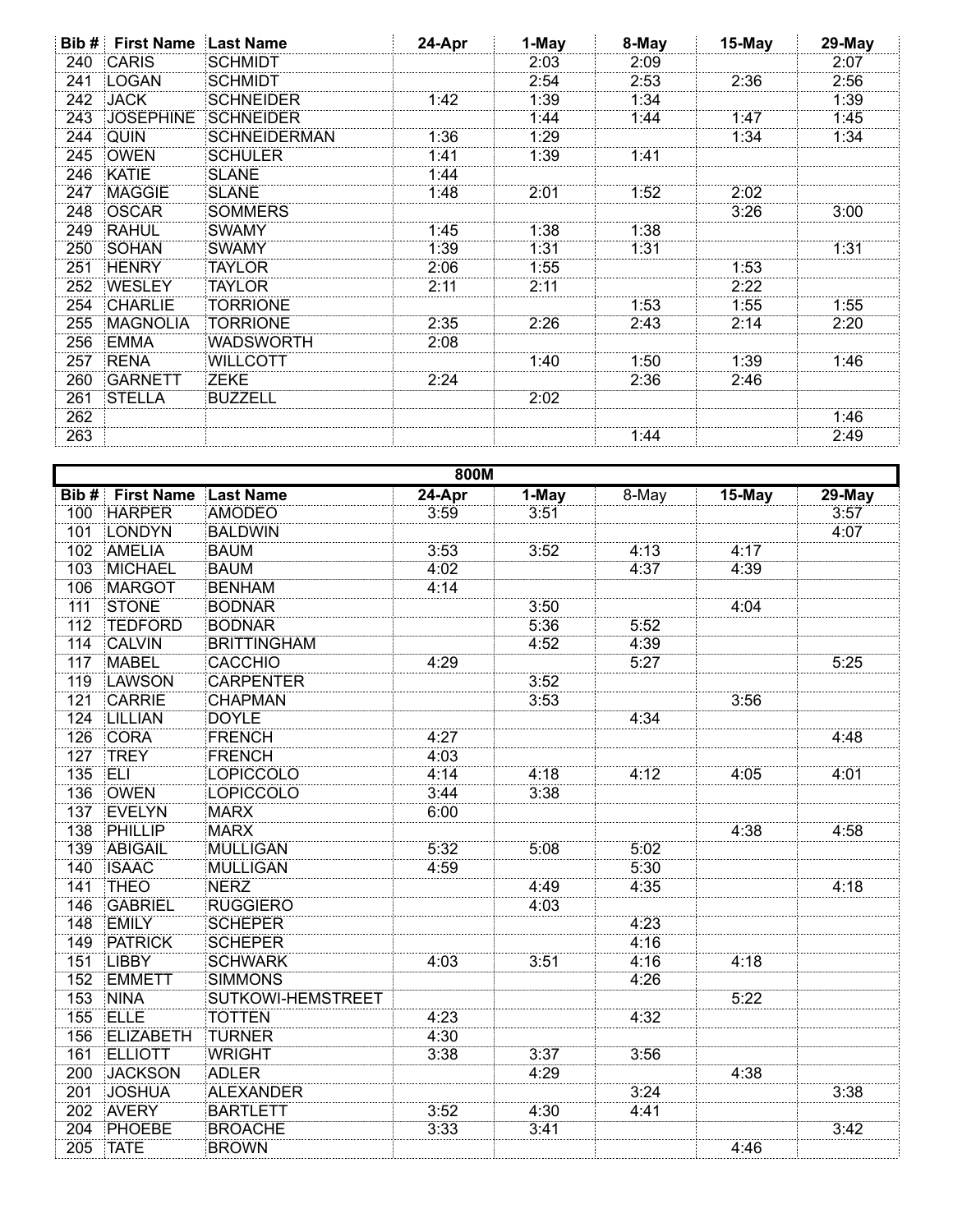| Bib# | <b>First Name Last Name</b> |                        | 24-Apr | 1-May | 8-May | 15-May | 29-May |
|------|-----------------------------|------------------------|--------|-------|-------|--------|--------|
| 208  | <b>SORAYA</b>               | <b>CARELLA</b>         |        |       | 4:56  | 5:20   |        |
| 209  | <b>OSCAR</b>                | <b>CHAPPEL</b>         | 4:33   |       |       | 4:44   |        |
| 210  | <b>MARGOT</b>               | CHATEN                 | 4:04   |       | 3:54  | 4:16   |        |
| 211  | <b>QUINN</b>                | <b>CHATEN</b>          | 4:18   |       |       | 4:17   | 4:48   |
| 213  | <b>AVA</b>                  | <b>COTTRELL</b>        | 4:34   | 4:22  |       |        |        |
| 214  | <b>WALTER</b>               | COTTRELL               | 4:45   |       | 4:56  |        |        |
| 217  | <b>GREER</b>                | <b>DONALDSON-KNOX</b>  | 4:54   |       | 4:45  | 4:40   | 5:01   |
| 219  | <b>DAHLIA</b>               | FARAHI                 | 3:41   |       |       |        |        |
| 221  | <b>PHINEAS</b>              | <b>FLANNAGAN</b>       | 3:43   |       | 4:00  | 3:48   | 3:47   |
| 222  | <b>COLIN</b>                | <b>HAYES</b>           |        | 3:30  | 3:32  | 3:43   | 3:33   |
| 223  | <b>ISAIAH</b>               | <b>HAYSLIP</b>         | 4:01   |       |       |        |        |
| 225  | <b>ELIZABETH</b>            | <b>MACIAS-PHILLIPS</b> | 5:01   | 4:33  | 4:59  | 5:03   | 5:21   |
| 226  | <b>JOSEFINA</b>             | <b>MACIAS-PHILLIPS</b> |        |       |       | 6:06   |        |
| 228  | <b>HAZEL</b>                | MCCORT-POOLE           | 4:25   |       |       |        |        |
| 229  | <b>MADDOX</b>               | <b>MCDANIEL</b>        | 4:28   |       |       |        | 5:49   |
| 230  | <b>MICAH</b>                | MCDANIEL               |        |       |       |        | 5:25   |
| 235  | <b>FILOMENA</b>             | <b>OVERINGTON</b>      |        |       | 4:33  |        |        |
| 238  | <b>JOLEN</b>                | <b>SAKAGUCHI</b>       |        |       | 5:01  |        |        |
| 239  | <b>TALYN</b>                | <b>SAKAGUCHI</b>       | 4:38   | 4:26  | 4:56  |        |        |
| 240  | <b>CARIS</b>                | <b>SCHMIDT</b>         |        | 4:48  | 4:53  |        | 5:23   |
| 242  | <b>JACK</b>                 | <b>SCHNEIDER</b>       |        | 3:40  | 3:35  |        |        |
| 243  | <b>JOSEPHINE</b>            | <b>SCHNEIDER</b>       |        | 4:10  | 3:53  |        |        |
| 244  | <b>QUIN</b>                 | <b>SCHNEIDERMAN</b>    | 3:35   |       | 3:35  |        | 3:41   |
| 245  | <b>OWEN</b>                 | <b>SCHULER</b>         | 3:40   |       |       |        |        |
| 246  | <b>KATIE</b>                | <b>SLANE</b>           |        | 3.45  | 3:55  | 3:52   | 4:05   |
| 247  | <b>MAGGIE</b>               | <b>SLANE</b>           |        | 3:56  | 3:59  | 4:05   | 4:10   |
| 251  | <b>HENRY</b>                | <b>TAYLOR</b>          |        |       |       | 4:50   |        |
| 253  | <b>ANNIE</b>                | <b>THOMAS</b>          |        | 4:23  |       | 4:11   | 4:17   |
| 254  | <b>CHARLIE</b>              | <b>TORRIONE</b>        | 3:50   |       | 4:05  | 4:15   | 4:25   |
| 255  | <b>MAGNOLIA</b>             | <b>TORRIONE</b>        | 4:40   | 5:50  | 4:58  | 4:47   |        |
| 257  | <b>RENA</b>                 | <b>WILLCOTT</b>        |        | 3:52  | 3:57  | 5:22   | 4:07   |
| 258  | <b>KAMARI</b>               | <b>WILLIAMS</b>        | 3:47   | 3:37  | 3:45  |        | 3:47   |
| 263  |                             |                        |        |       | 3:53  |        |        |

| <b>Mile</b> |                   |                     |        |       |       |        |        |
|-------------|-------------------|---------------------|--------|-------|-------|--------|--------|
| Bib #       | <b>First Name</b> | Last Name           | 24-Apr | 1-May | 8-May | 15-May | 29-May |
| 109         | <b>FINN</b>       | <b>BILICHKA</b>     | 9:17   | 9:25  | 9:38  |        |        |
| 111         | STONE             | <b>BODNAR</b>       | 8:52   | 8:52  | 9:08  |        | 9:12   |
| 121         | <b>CARRIE</b>     | CHAPMAN             | 8:53   | 8:53  |       |        | 9:00   |
| 127         | <b>TREY</b>       | FRENCH              |        |       |       | 9:10   | 8:58   |
| 136         | OWEN              | LOPICCOLO           |        |       | 7:40  | 7:16   | 8:52   |
| 138         | PHILLIP           | MARX                |        | 8:51  | 9:07  |        |        |
| 139         | ABIGAIL           | MULLIGAN            |        |       | 10:26 |        |        |
| 201         | <b>JOSHUA</b>     | ALEXANDER           |        |       |       | 7:25   | 8:31   |
| 204         | PHOEBE            | <b>BROACHE</b>      | 8:27   | 8:37  | 8:28  |        | 9:12   |
| 207         | <b>CYRUS</b>      | <b>CARELLA</b>      | 6:48   |       | 7:15  | 7:11   |        |
| 209         | OSCAR             | <b>CHAPPEL</b>      | 11:38  |       |       |        |        |
| 213         | <b>AVA</b>        | <b>COTTRELL</b>     |        |       |       |        | 9:49   |
| 214         | <b>WALTER</b>     | <b>COTTRELL</b>     |        |       |       |        | 10:14  |
| 227         | <b>SAMUEL</b>     | <b>MARTINSON</b>    | 6:46   |       | 7:08  | 7:09   | 6:51   |
| 229         | <b>MADDOX</b>     | <b>MCDANIEL</b>     |        | 9:50  |       | 9:48   | 12:50  |
| 231         | LEO               | MEYERS              | 8:12   | 8:08  |       | 7:54   | 7:57   |
| 244         | QUIN              | <b>SCHNEIDERMAN</b> |        |       |       | 8:19   | 8:52   |
| 245         | <b>OWEN</b>       | <b>SCHULER</b>      |        | 8:04  | 8:05  |        | 8:04   |
| 249         | <b>RAHUL</b>      | SWAMY               | 8:14   | 8:25  |       |        |        |
| 250         | SOHAN             | SWAMY               | 7:42   | 7:26  | 7:12  |        | 7:38   |
| 251         | <b>HENRY</b>      | <b>TAYLOR</b>       | 10:01  | 10:14 |       |        |        |
| 254         | <b>CHARLIE</b>    | TORRIONE            | 8:41   |       | 8:49  |        |        |
| 255         | <b>MAGNOLIA</b>   | <b>TORRIONE</b>     | 9:44   |       |       |        |        |